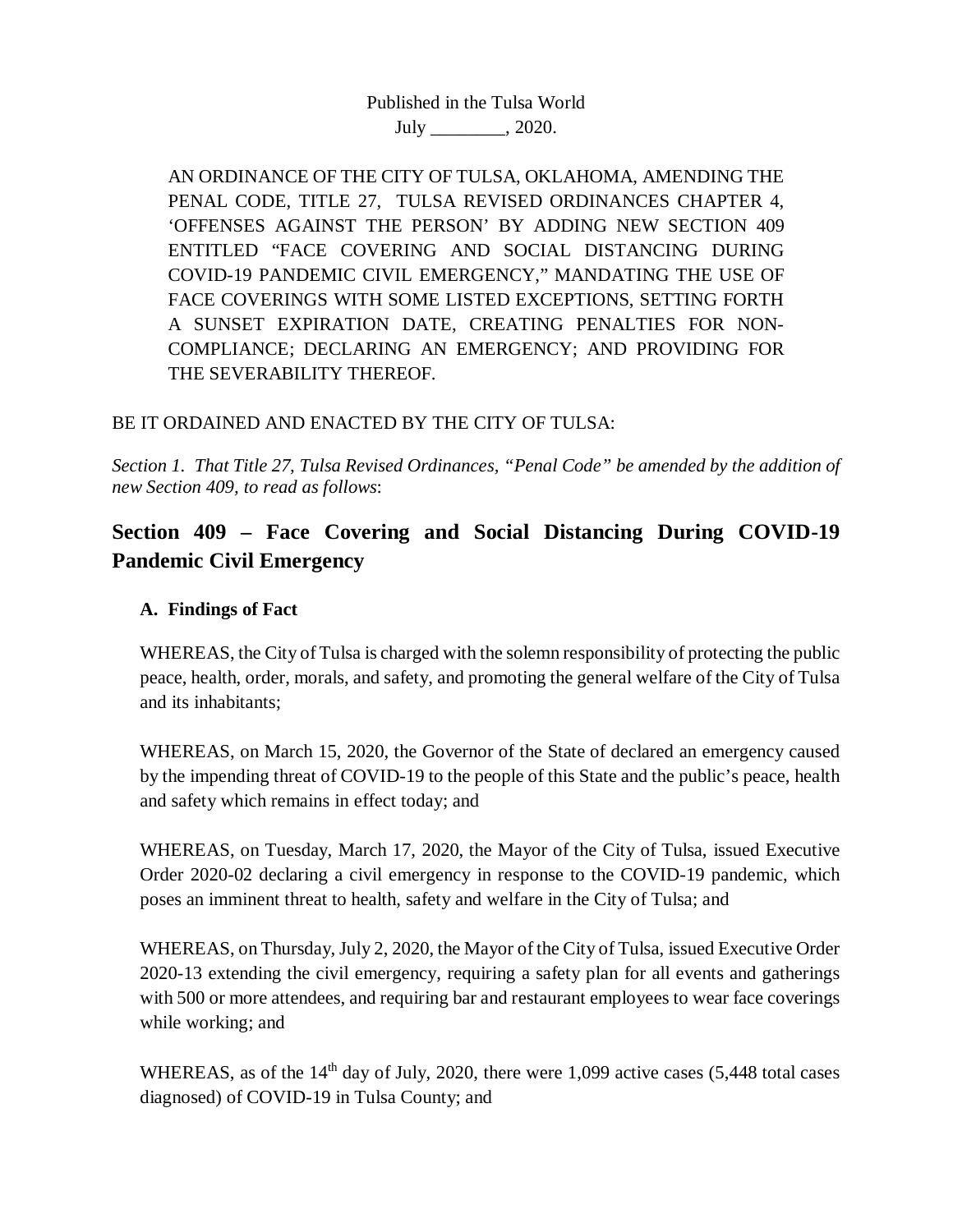WHEREAS, as of the  $14<sup>th</sup>$  day of July, 2020, there were 117 COVID-19 positive patients in the hospital, 81 of those persons in the Intensive Care Unit (ICU), with an additional 11 cases in the ICU still under investigation for suspected COVID-19, and only 45 adult ICU beds still available in Tulsa County. 135 patients were treated the same day in acute care clinical settings; and

WHEREAS, as of the  $14<sup>th</sup>$  day of July, 2020, the State of Oklahoma is not meeting the White House Opening Up America Again gating criteria for downward trajectory of cases or the downward trajectory of positive tests as a percentage of total tests, nor is Tulsa County meeting the 14 day trend of such downward trajectory.

WHEREAS, the Mayor of the City of Tulsa, issued multiple executive orders in response to COVID-19 using the least restrictive means available to protect public health, safety and welfare in the City of Tulsa and ensure an effective response to this disaster; and

WHEREAS, as the City of Tulsa reopened in the midst of COVID-19, increased spread is to be expected, and the key to controlling the spread and keeping the City of Tulsa safe is for all people to consistently follow good hygiene and social-distancing practices; and

WHEREAS, the United States Centers for Disease Control and Prevention (CDC) recommends that people wear cloth face coverings in public settings, particularly when other social distancing measures are difficult to maintain, and when around people who do not live in the same household and;

WHEREAS, the Mayor of the City of Tulsa, joined with the Executive Director of the Tulsa Health Department, and other public health officials in consistently encouraging people to use face coverings, and health authorities have repeatedly emphasized that wearing face coverings is one of the most important and effective tools for reducing the spread of COVID-19; and

WHEREAS, given the current status of COVD-19 in the City of Tulsa, requiring the use of face coverings is a targeted response that can combat the threat to public health using the least restrictive means, and if people follow this requirement, more extreme measures may be avoided; and

WHEREAS, wearing a face covering is important not only to protect oneself, but also to avoid unknowingly harming fellow Tulsans and others with whom they may come into contact, especially given that many people who go into public may have COVID-19 without knowing it because they have no symptoms; and

WHEREAS, due to recent substantial increases in COVID-19 positive cases, and increases in the COVID-19 positivity rate and hospitalizations resulting from COVID-19, further measures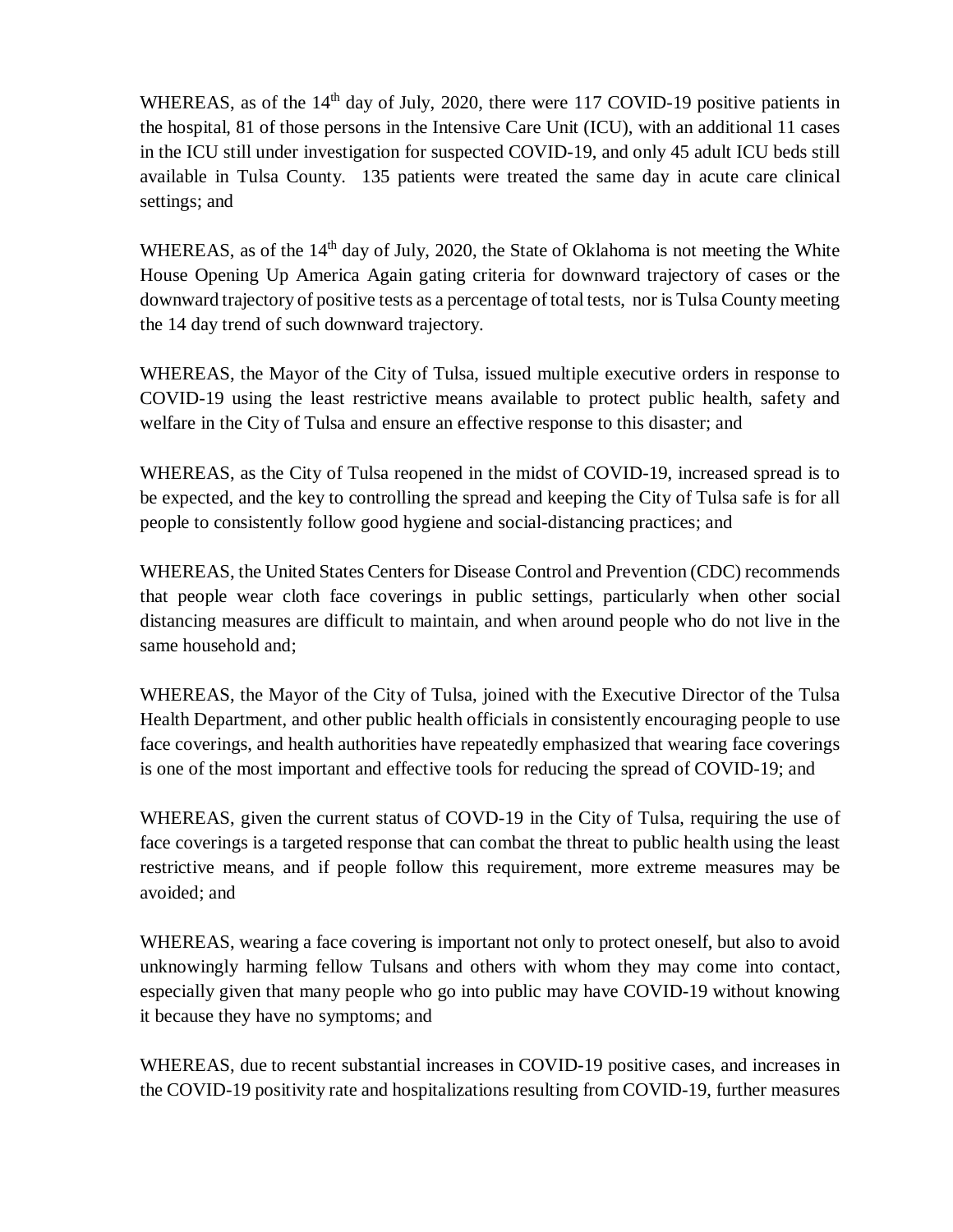are needed to achieve the least restrictive means for reducing the growing spread of COVID-19, and to avoid a need for more extreme measures; and

WHEREAS, it is deemed necessary for the protection of the public health and safety of the City of Tulsa and its inhabitants to prevent the introduction and spread of the contagious disease COVID-19 preserve the peace, and to provide civil defense and emergency functions; and

Therefore, pursuant to Title 11, Oklahoma Statutes, Section 22-120 (A), the City enacts this ordinance mandating that:

# **B. Face Coverings Mandate Under Certain Circumstances**

1. Every person in the City of Tulsa shall wear a face covering over the nose and mouth worn consistent with CDC guidelines when inside a commercial entity or other building, structure or space open to the public, or when in an outdoor public space, wherever it is not feasible to maintain six feet of social distancing from another person not in the same household; provided, however, that this face-covering requirement does not apply to the following:

a. any person younger than 18 years of age, however, wearing a face covering is strongly encouraged.

b. any person with a medical condition or disability that prevents wearing a face covering;

c. any person while the person is consuming food or drink, or is seated at a restaurant to eat or drink;

d. any person while the person is exercising outdoors or engaging in physical activity outdoors, and maintaining a safe distance from other people not in the same household;

e. any person while the person is driving alone or with passengers who are part of the same household as the driver;

f. any person obtaining a service that requires temporary removal of the face covering for security surveillance, screening, or a need for specific access to the face, such as while visiting a bank or while obtaining a personal care or dental service involving the face, but only to the extent necessary for the temporary removal;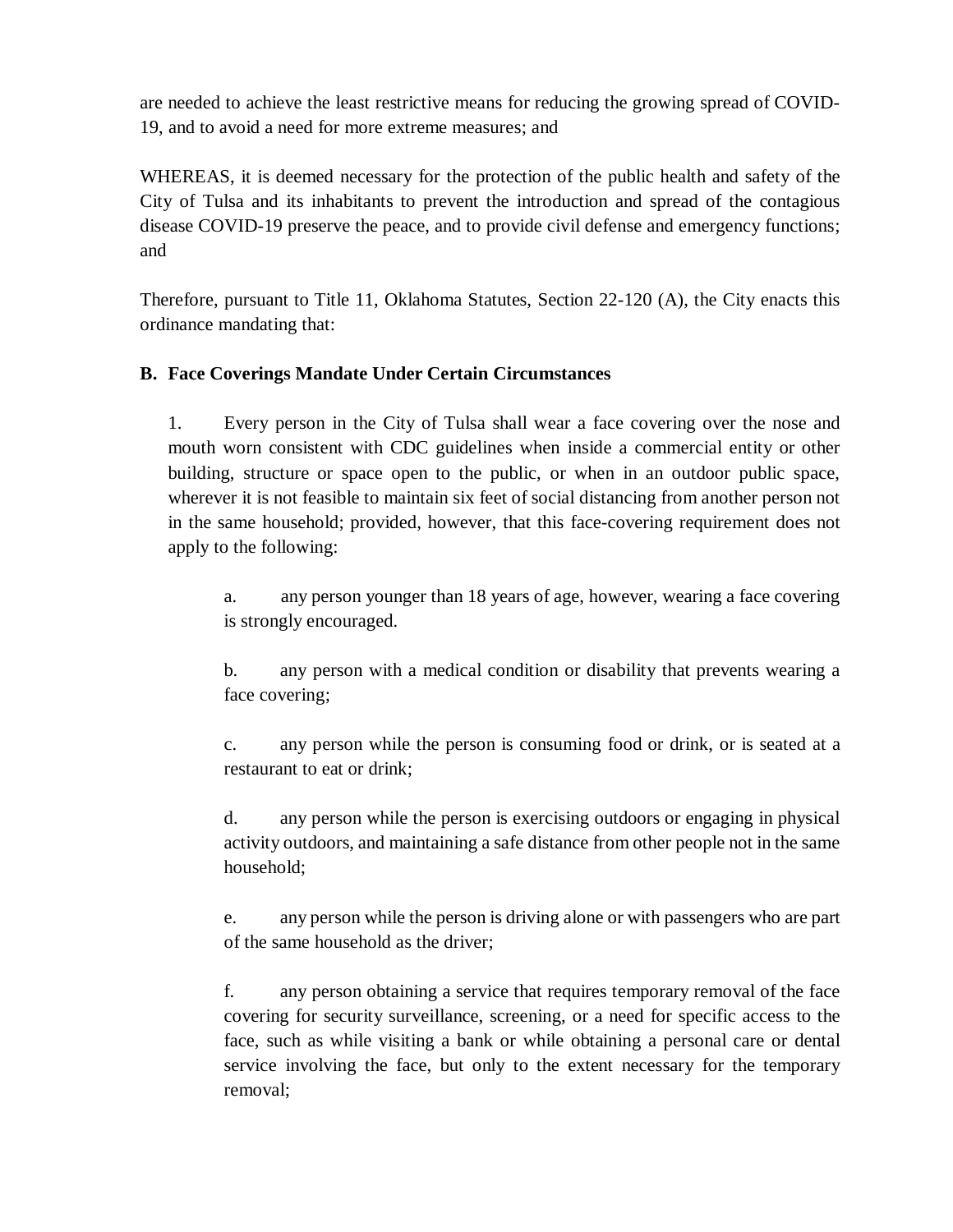g. any person while the person is in a swimming pool, lake, or similar body of water;

h. any person who is voting, assisting a voter, serving as a poll watcher, or actively administering an election, but wearing a face covering is strongly encouraged;

i. any person who is actively providing or obtaining access to religious worship, but wearing a face covering is strongly encouraged;

j. any person while the person is giving a speech for a broadcast or to an audience;

k. any person performing work in which face coverings present or exacerbates a hazard.

### **C. Penalty for Violation of Subsection B.**

A person in first-time violation of the face covering requirement in this ordinance shall receive a verbal or written warning, and if subsequently violating this ordinance, shall be guilty of a misdemeanor offense, receive a citation for such violation, and, upon conviction thereof shall be punished by a fine of not more than One Hundred Dollars (\$100.00), excluding costs. In addition, the City may pursue any other legal remedy to secure enforcement.

#### **D. Expiration of Ordinance**

Unless otherwise repealed, amended, or superseded by ordinance, this face covering mandate ordinance shall remain in effect until the termination of the Governor of the State of Oklahoma's Emergency Declaration or the termination of the Mayor's Civil Emergency Order, whichever occurs sooner.

#### *Section 2*. *SEVERABILITY CLAUSE*

*If any section, sentence, clause, or phrase of this ordinance or any part thereof is for any*  reason found to be invalid by a court of competent jurisdiction, such decision shall not *affect the validity of the remainder of this ordinance or any part thereof.*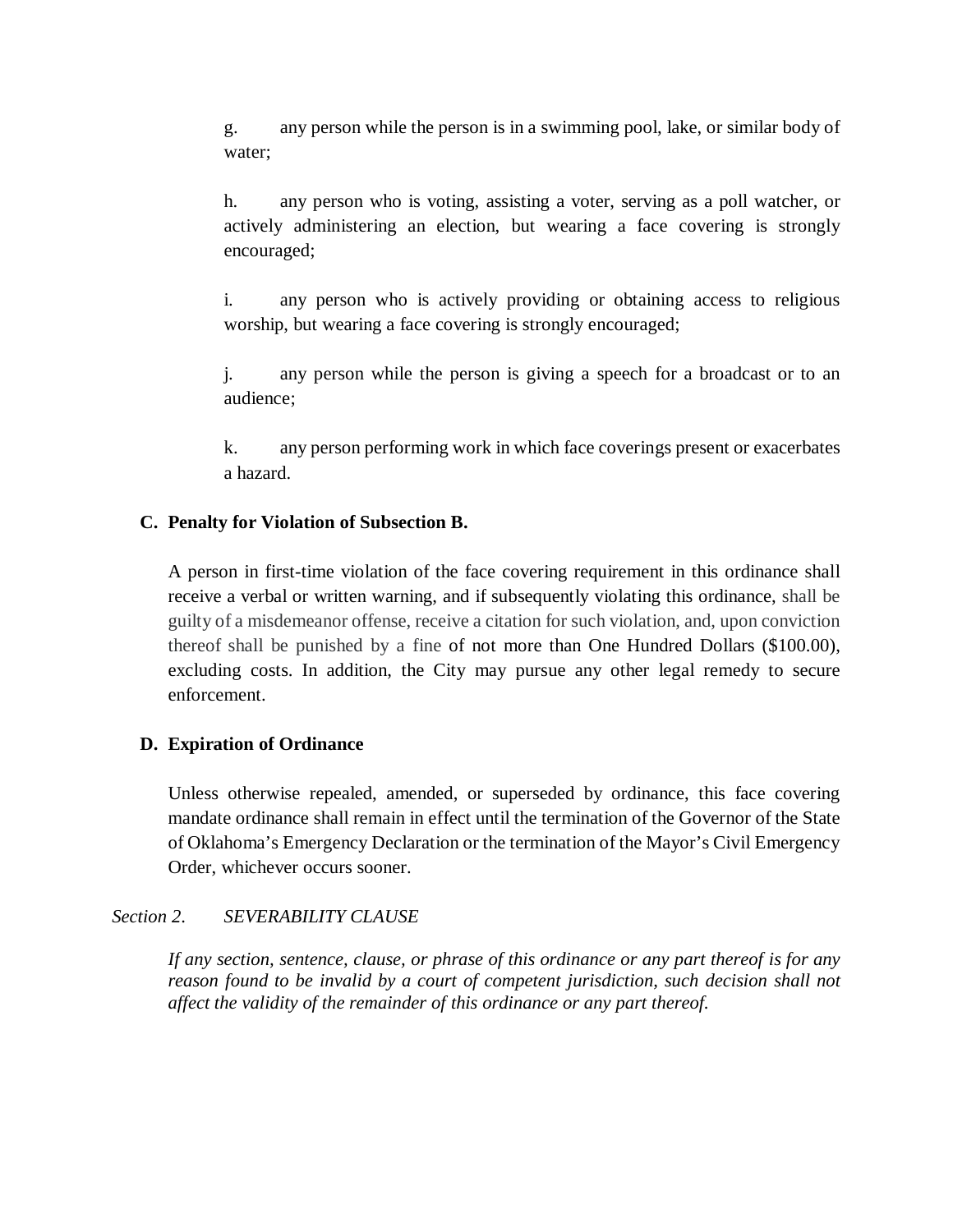*Section 3. REPEAL OF CONFLICTING ORDINANCE.*

*That all ordinances or parts of ordinances in conflict herewith be and the same are now expressly repealed.*

*Section 4. EMERGENCY CLAUSE.* 

*That an emergency is now declared to exist for the preservation of the public peace, health and safety, by reason whereof this Ordinance shall take effect immediately from and after its adoption and required approvals.*

|                                                                                   | Date                 |
|-----------------------------------------------------------------------------------|----------------------|
|                                                                                   |                      |
|                                                                                   |                      |
|                                                                                   | Chair of the Council |
|                                                                                   |                      |
|                                                                                   |                      |
|                                                                                   |                      |
|                                                                                   |                      |
|                                                                                   |                      |
|                                                                                   | Chair of the Council |
|                                                                                   |                      |
| OFFICE OF THE MAYOR                                                               |                      |
|                                                                                   |                      |
|                                                                                   | G.T. Bynum, Mayor    |
|                                                                                   |                      |
|                                                                                   | Secretary            |
|                                                                                   |                      |
| APPROVED by the Mayor of the City of Tulsa, Oklahoma: ___________________________ | Date                 |
| $at \underline{\hspace{2cm}}$                                                     |                      |
|                                                                                   |                      |
|                                                                                   |                      |
|                                                                                   | Mayor                |
| (Seal)                                                                            |                      |
| ATTEST:                                                                           |                      |

\_\_\_\_\_\_\_\_\_\_\_\_\_\_\_\_\_\_\_\_\_\_\_\_\_\_\_\_\_\_ City Clerk